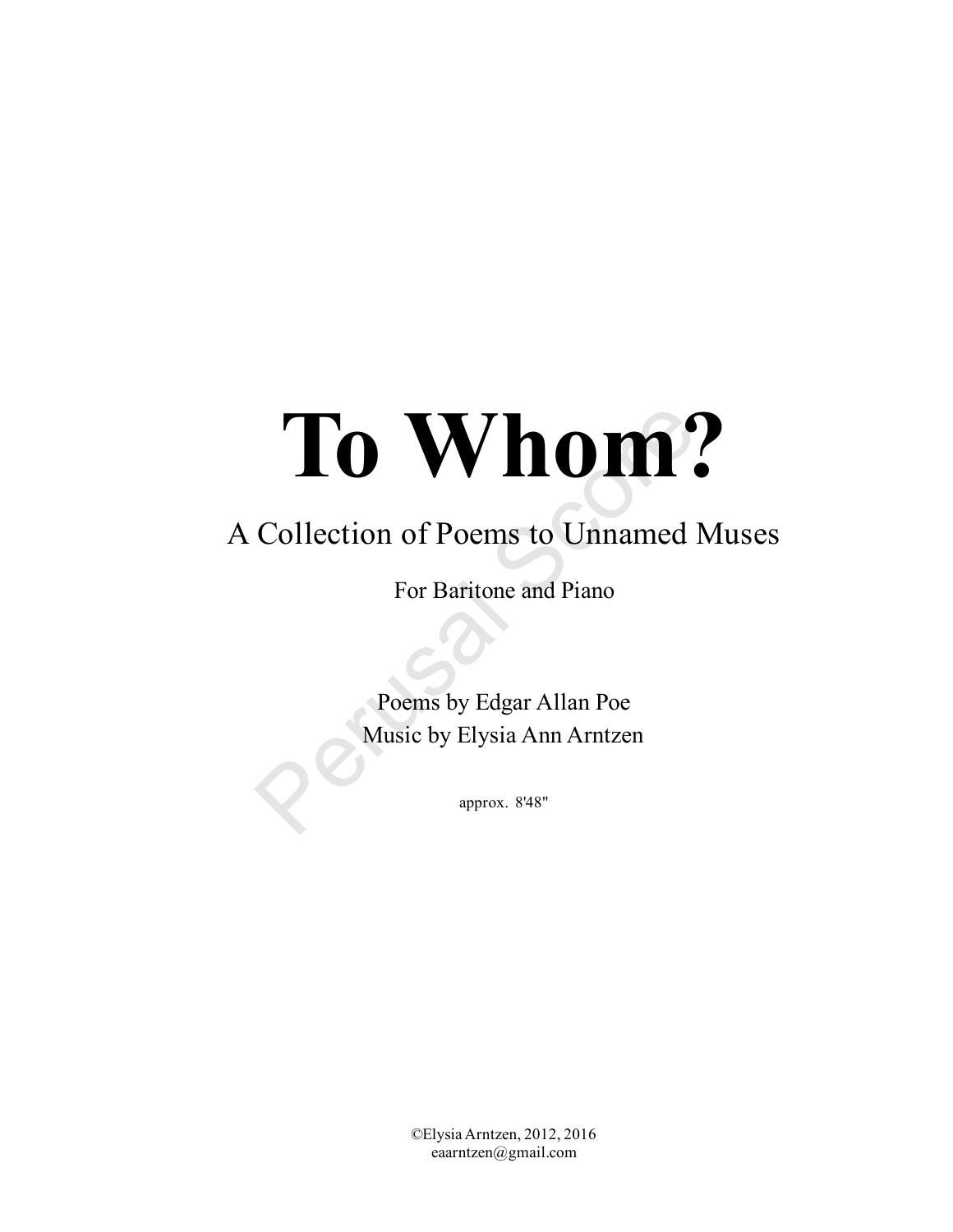## **Program notes**

I've been a fan of Edgar Allan Poe my whole life and I love his vivid use of language. The poems I've chosen for this song cycle are poems of love with blank spaces in the titles. Poe's words are a joy to set to music, and I've arranged them to tell a story of discovering love, losing love, and falling head over heels. I encourage the performer to first get to know the words, then relate them to his own experiences in order to perform them with genuine emotion. *To Whom?* is dedicated to my own unnamed muse.

# **About the Composer**

Elysia Arntzen is a current DMA student at University of Nebraska-Lincoln. She holds a MM and BM in Composition from Ball State University. She is a composer, soprano, and pianist and enjoys performing in operas. Many of her works are for voice with or without accompaniment. Hobbies include cycling, video games, and studying other languages. is a current DMA student at University of Nebraska-Lincoln.<br>
In from Ball State University. She is a composer, soprano, and<br>
is. Many of her works are for voice with or without accompare<br>
eo games, and studying other langu

# **Texts**

### **#1. To –––**

The bowers whereat, in dreams, I see The wantonest singing birds, Are lips - and all they melody Of lip-begotten words -

Thine eyes, in Heaven of heart enshrined Then desolately fall,

O God! on my funereal mind Like starlight on a pall -

Thy heart - *thy* heart! - I wake and sigh, And sleep to dream till day Of the truth that gold can never buy - Of the baubles that it may.

### **#2. To M. L. S–––**

Of all who hail thy presence as the morning - Of all to whom thine absence is the night - The blotting utterly from out high heaven The sacred sun - of all who, weeping, bless thee Hourly for hope - for life - ah! above all, For the resurrection of deep-buried faith In Truth - in Virtue - in Humanity - Of all who on Despair's unhallowed bed Lying down to die, have suddenly arisen At thy soft-murmured words, "Let there be light!" At the soft-murmured words that were fulfilled In the seraphic glancing of thine eyes - Of all who owe thee most - whose gratitude Nearest resembles worship - oh, remember The truest - the most fervently devoted, And think that those weak lines are written by him - By him who, as he pens them, thrills to think His spirit is communing with an angel's.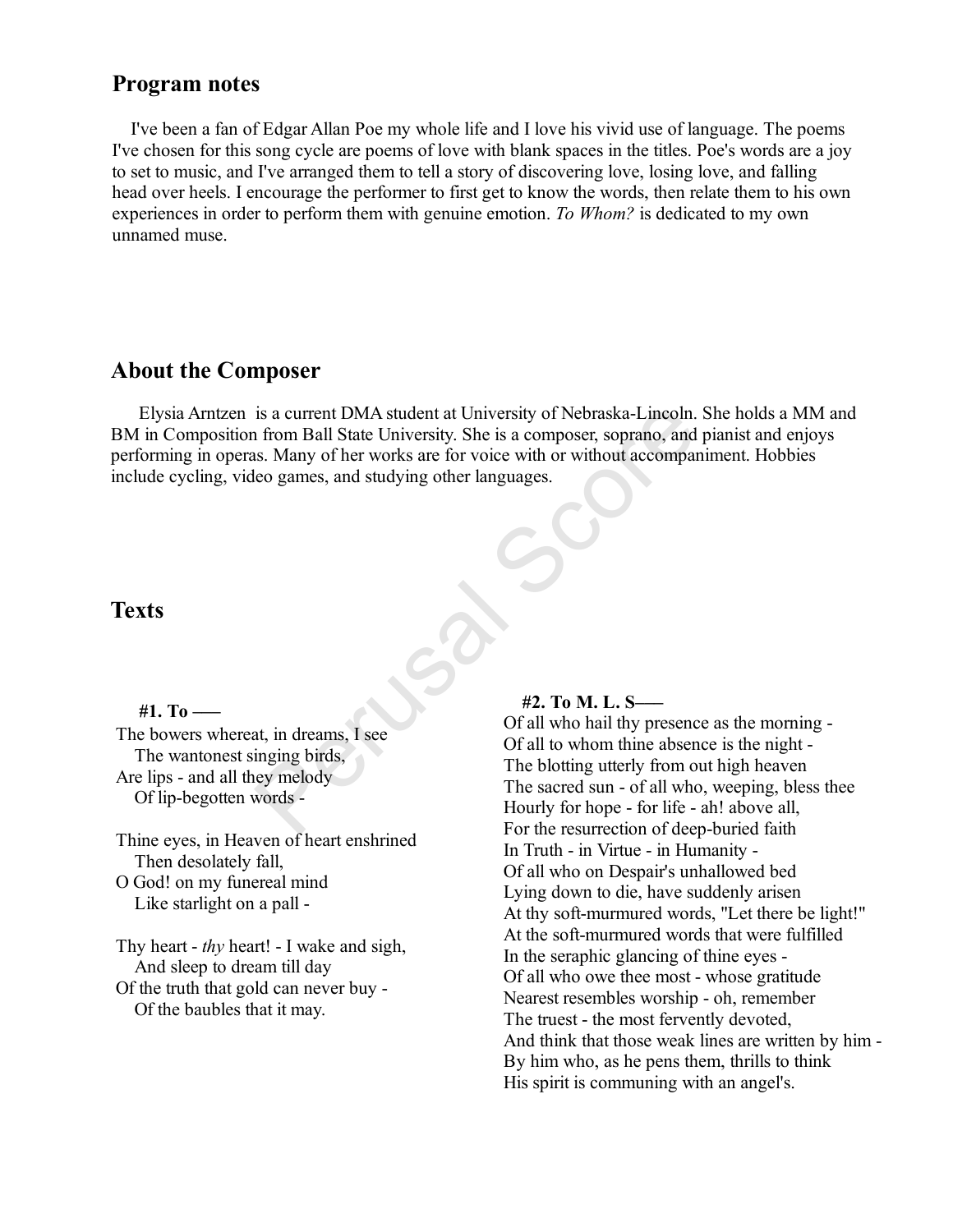### **#3. To F–––**

Beloved! amid the earnest woes

That crowd around my earthly path - (Drear path, alas! where grows Not even one lonely rose) -

My soul at least a solace hath In dreams of thee, and therein knows An Eden of bland repose.

And thus thy memory is to me Like some enchanted far-off isle In some tumultuous sea - Some ocean throbbing far and free With storms - but where meanwhile Serenest skies continually Just o'er that one bright island smile.

### **#4. To –––**

I heed not that my earthly lot Hath little of earth in it - That years of love have been forgot In the hatred of a minute -

I mourn not that the desolate Are happier, sweet, than I, But that *you* sorrow for *my* fate Who am a passer by.

# **#5. To ––– –––** Not long ago, the writer of these lines, In the mad pride of intellectuality, Maintained "the power of words" - denied that ever A thought arose within the human brain Beyond the utterance of the human tongue: And now, as if in mockery of that boate, Two words - two foreign soft disyllables - Italian tones, made only to be murmured By angels dreaming in the moonlit "dew That hangs like chains of pearl on Hermon hill," - Have stirred from out the abysses of his heart, Unthought-like thoughts that are the souls of thought, Richer, far wilder, far diviner visions Than even the seraph harper, Israfel (Who has "the sweetest voice of all God's creatures"), Could hope to utter. And I! my spells are broken. The pen falls powerless from my shivering hand. With thy dear name as text, though bidden by thee, I cannot write - I cannot speak or think - Alas! I cannot feel; for 'tis not feeling, This standing motionless upon the golden Threshold of the wide-open gate of dreams, Gazing, entranced, adown the gorgeous vista, And thrilling as I see, upon the right, Upon the left, and all the way along, Amid empurpled vapors, far away To where the prospect terminates - *thee only*. Figure 1.1 and Scotland Scotland Scotland Scotland Scotland Scotland Scotland Scotland Scotland Scotland Scotland Scotland Scotland Scotland Scotland Scotland Scotland Scotland Scotland Scotland Scotland Scotland Scotland

### **#6. To F–––S S. O–––D**

Thou wouldst be loved? - then let thy heart From its present pathway part not! Being every thing which now thou art, Be nothing which thou art not. So with the world thy gentle ways, Thy grace, thy more than beauty, Shall be an endless theme of praise And love - a simple duty.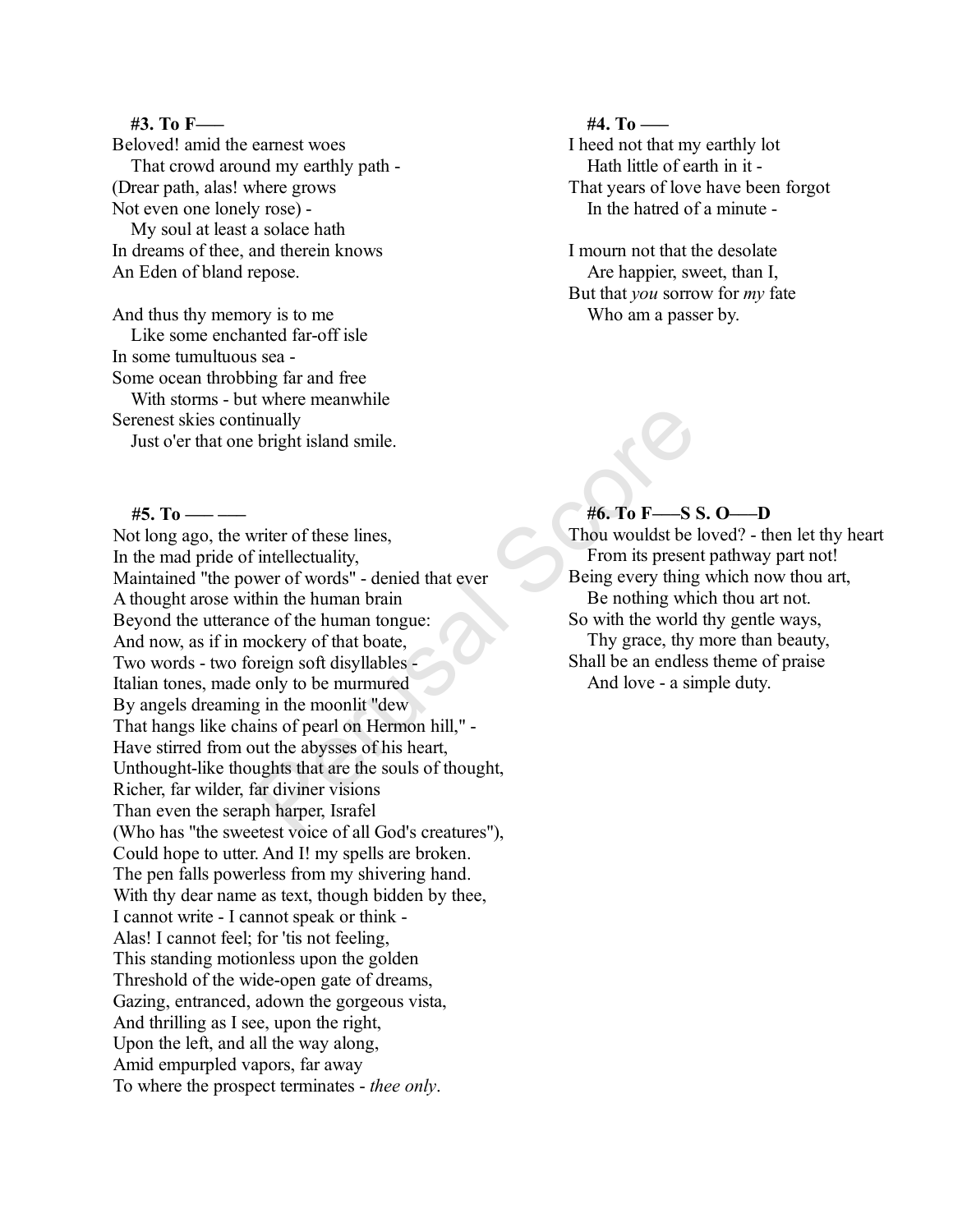A Collection of Poems to Unnamed Muses



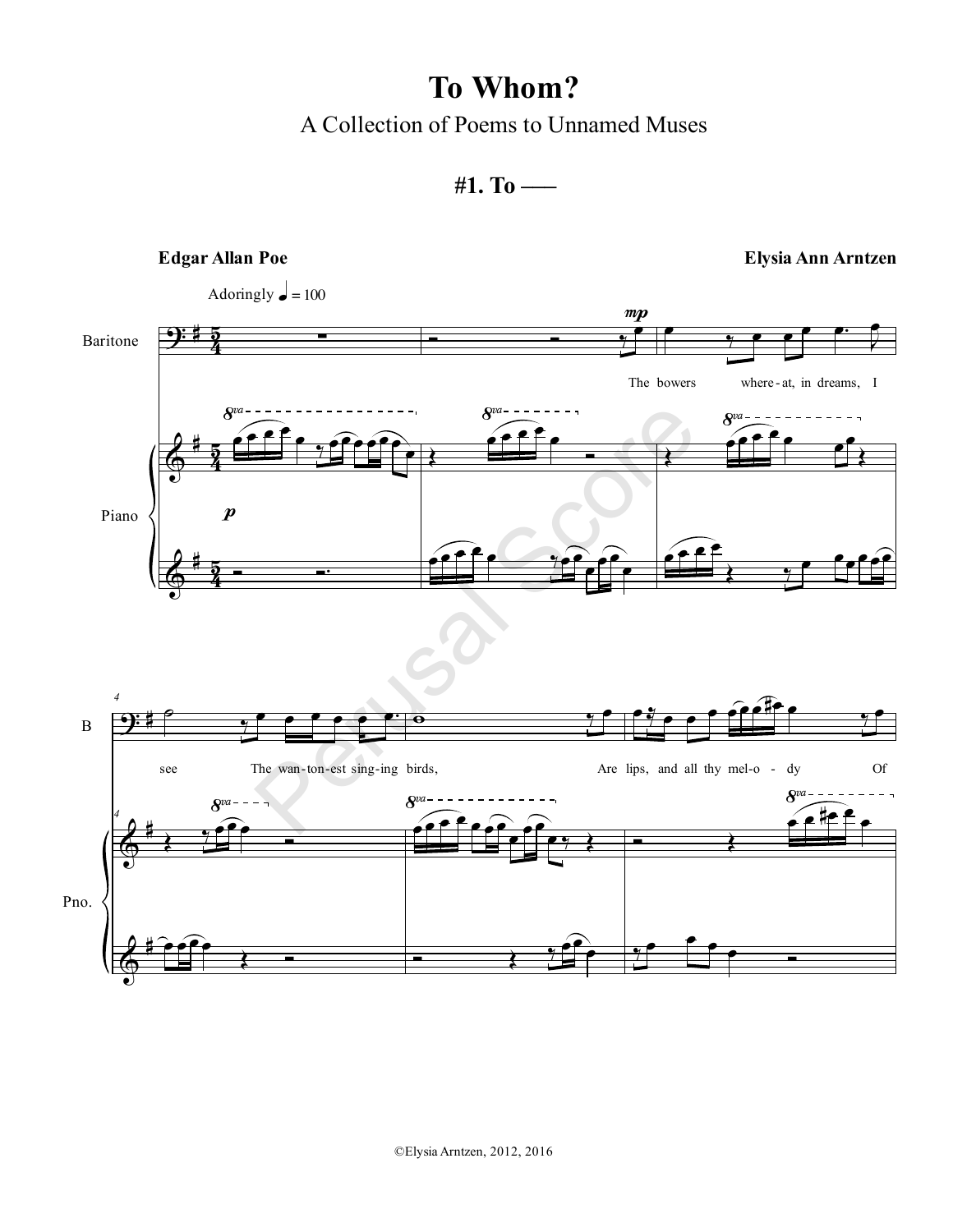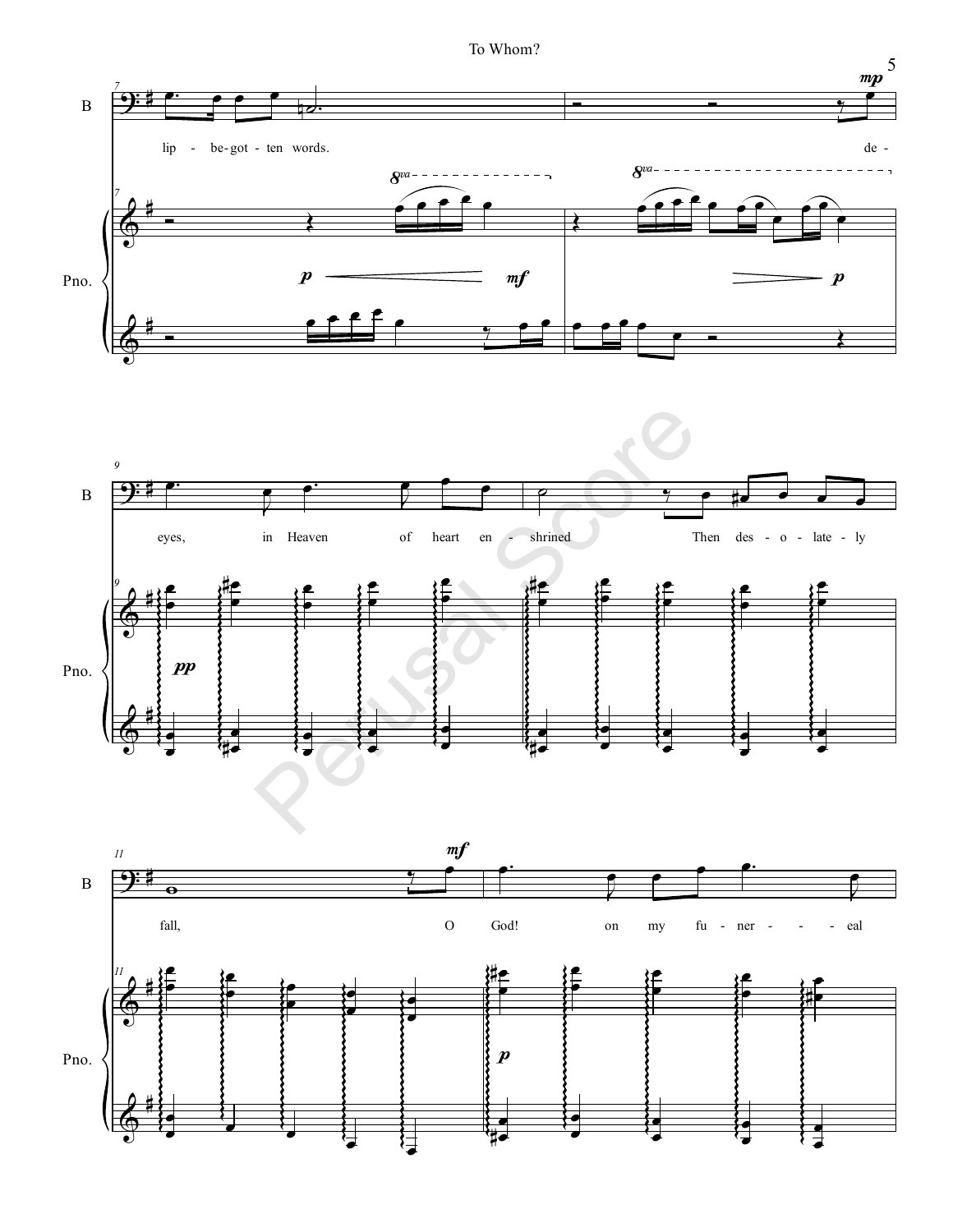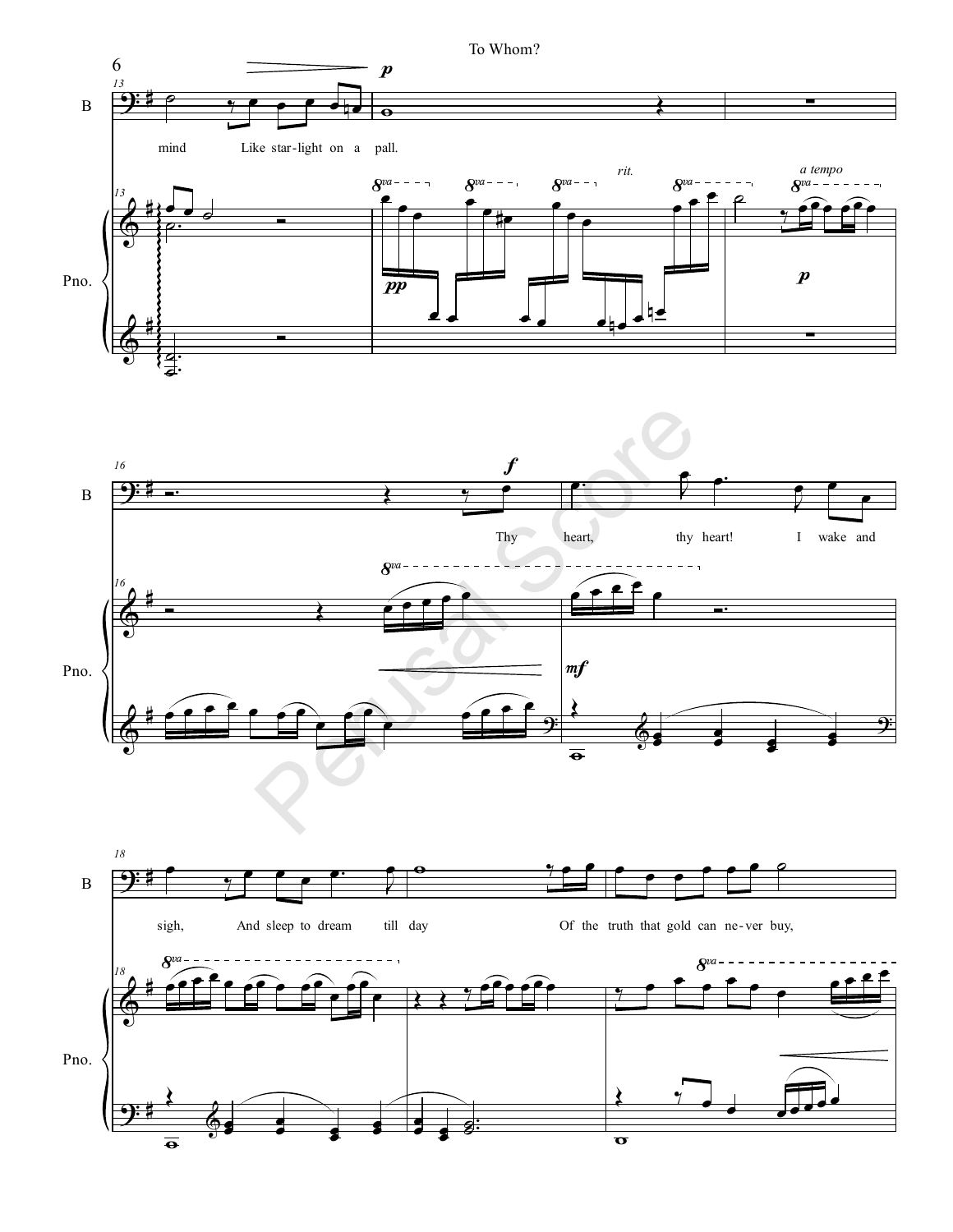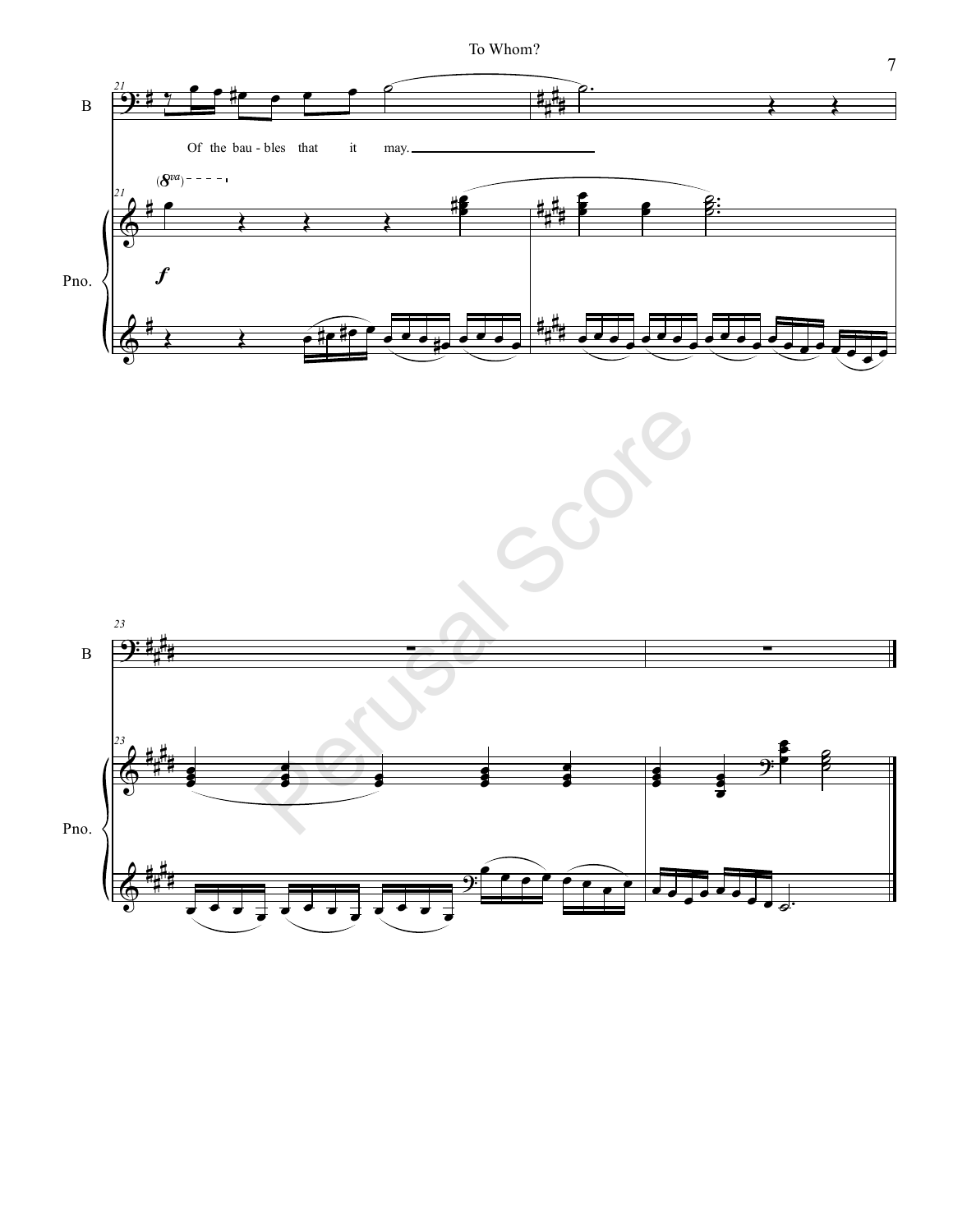# **#2. To M. L. S–––**

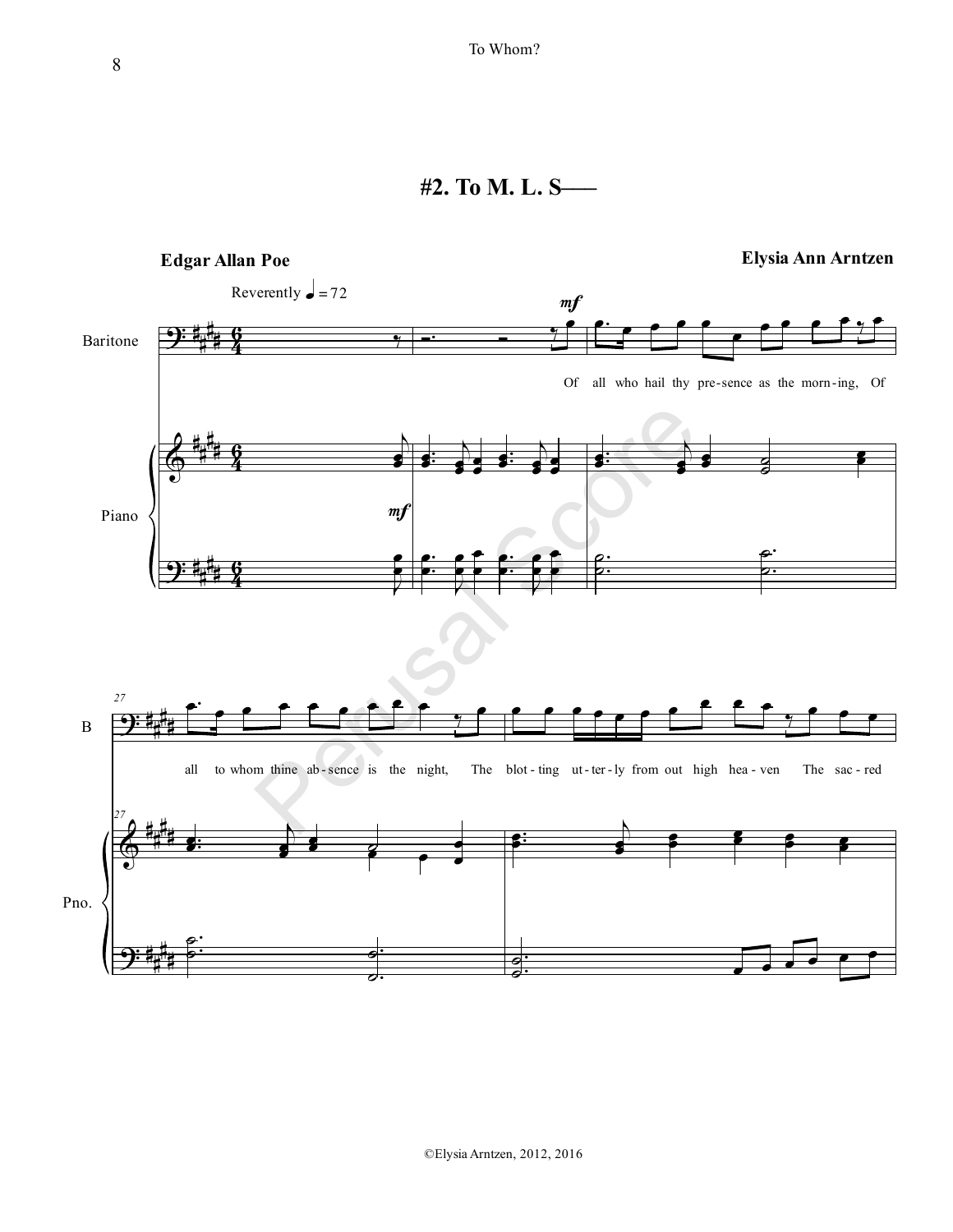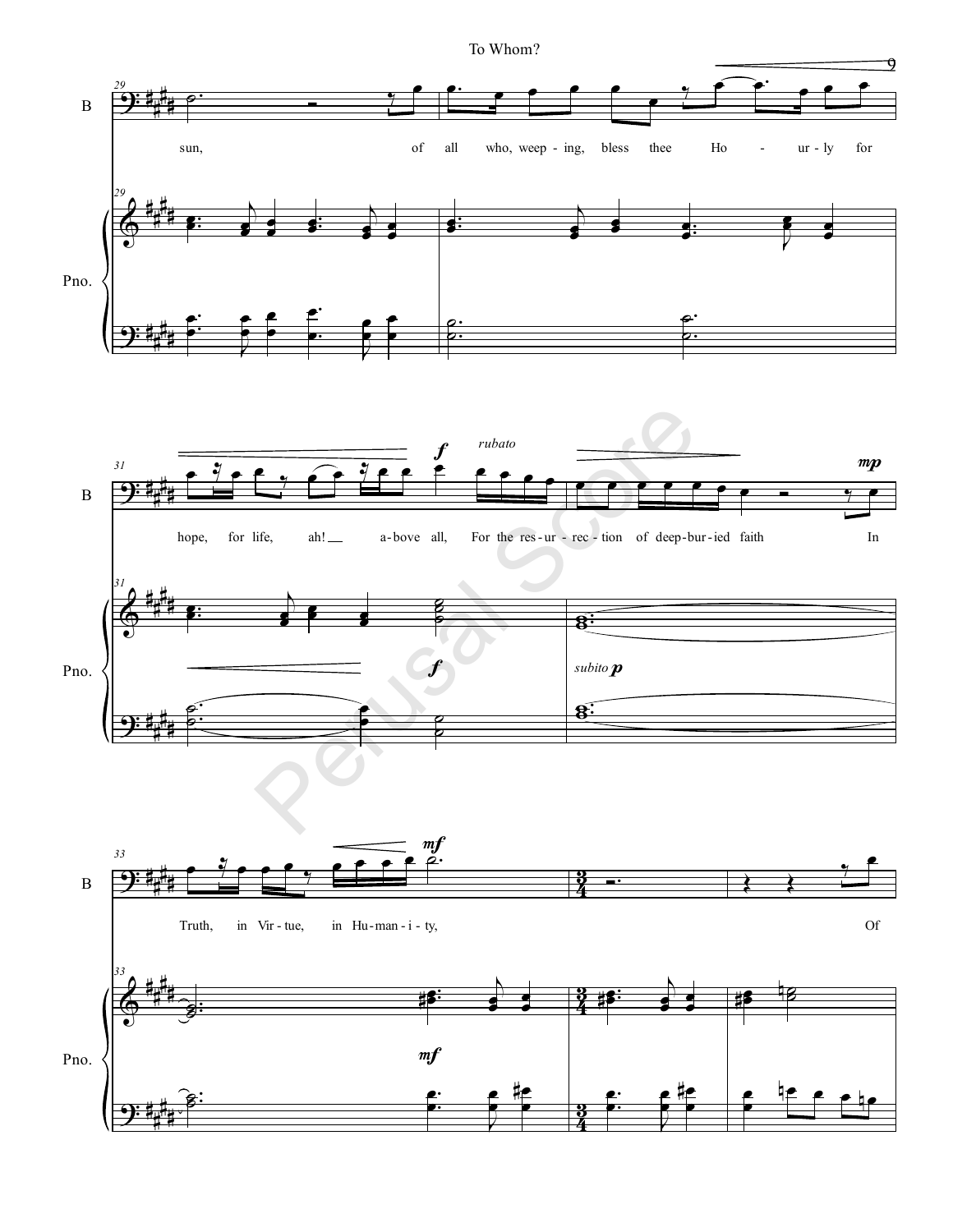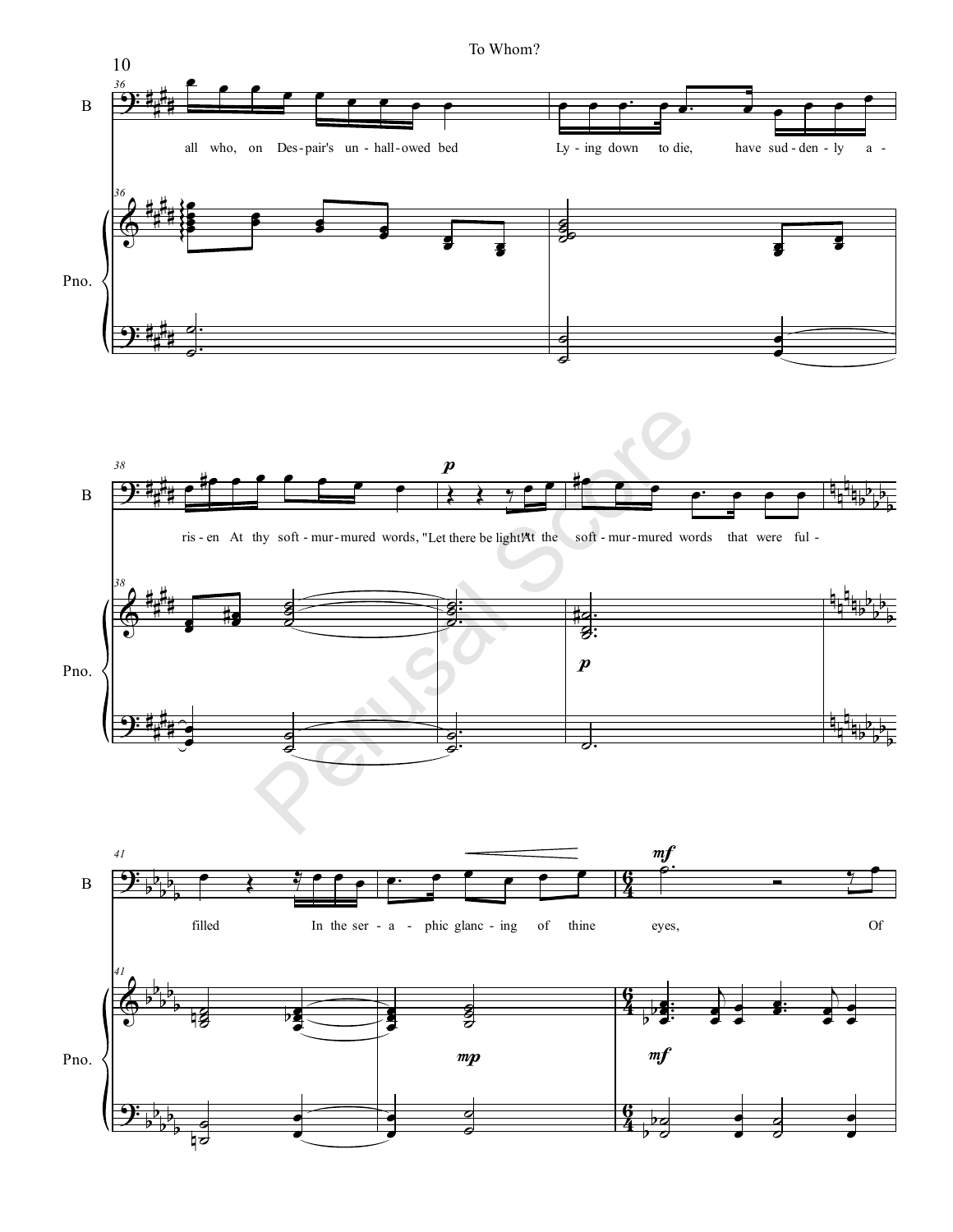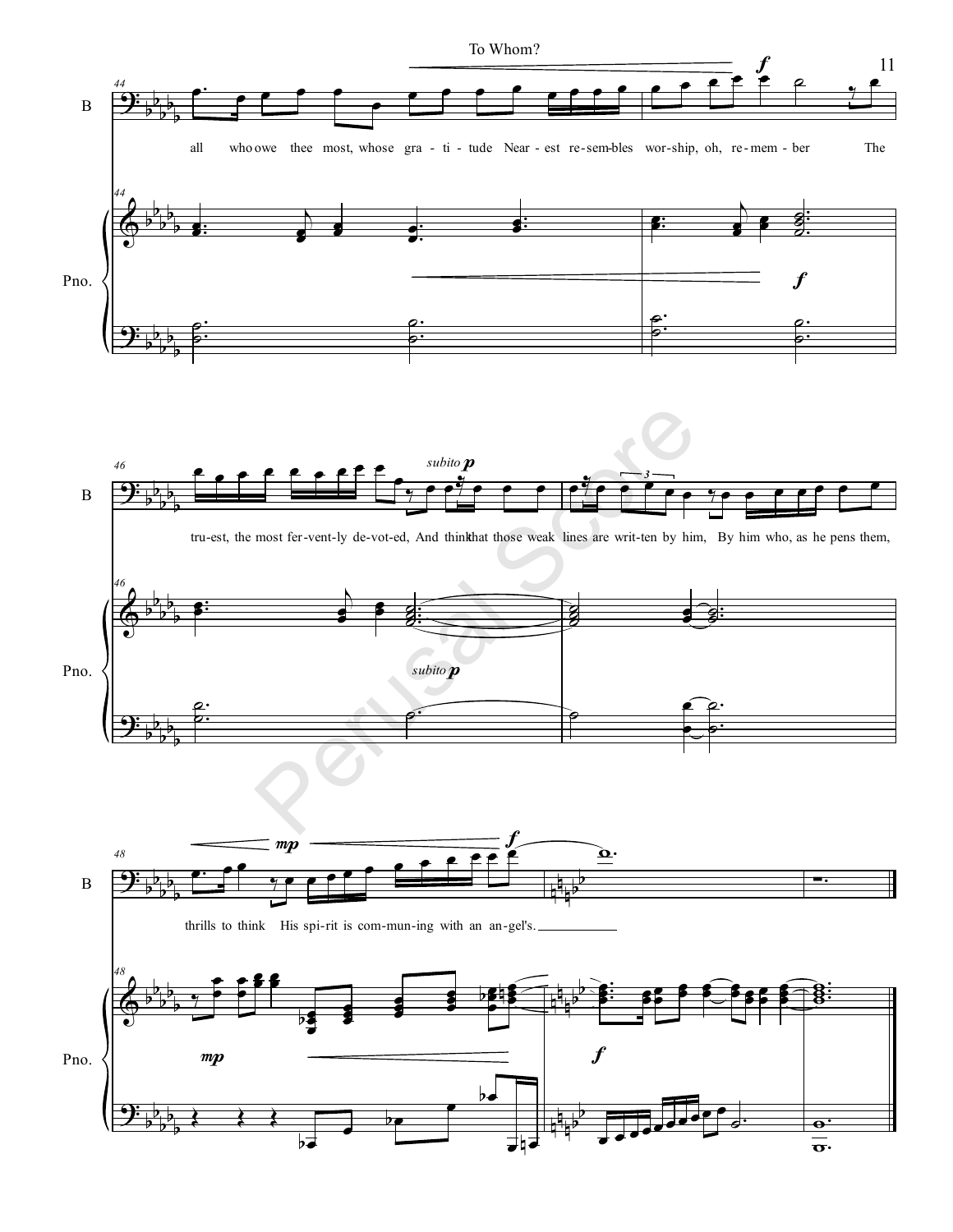# **#3. To F–––**

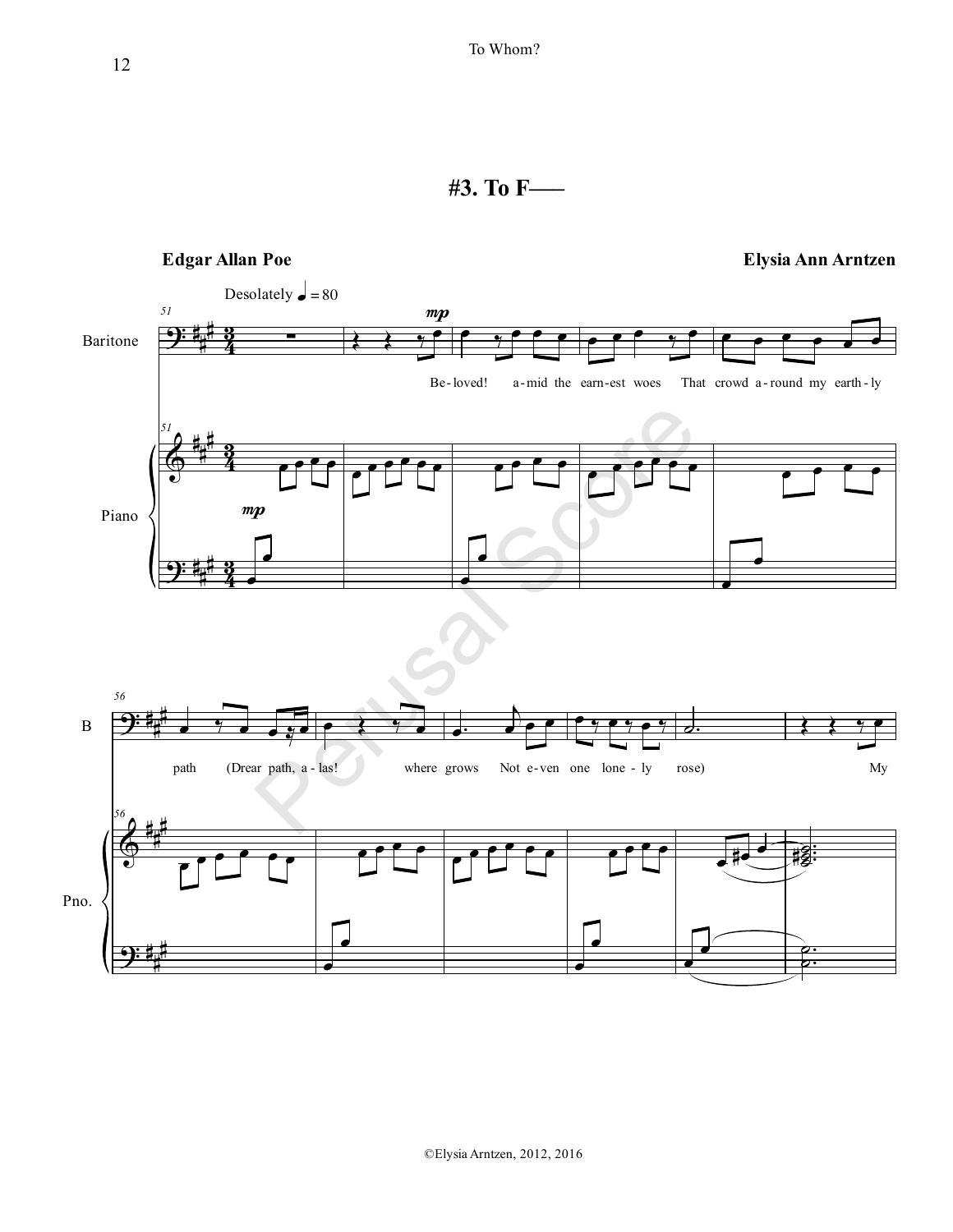

13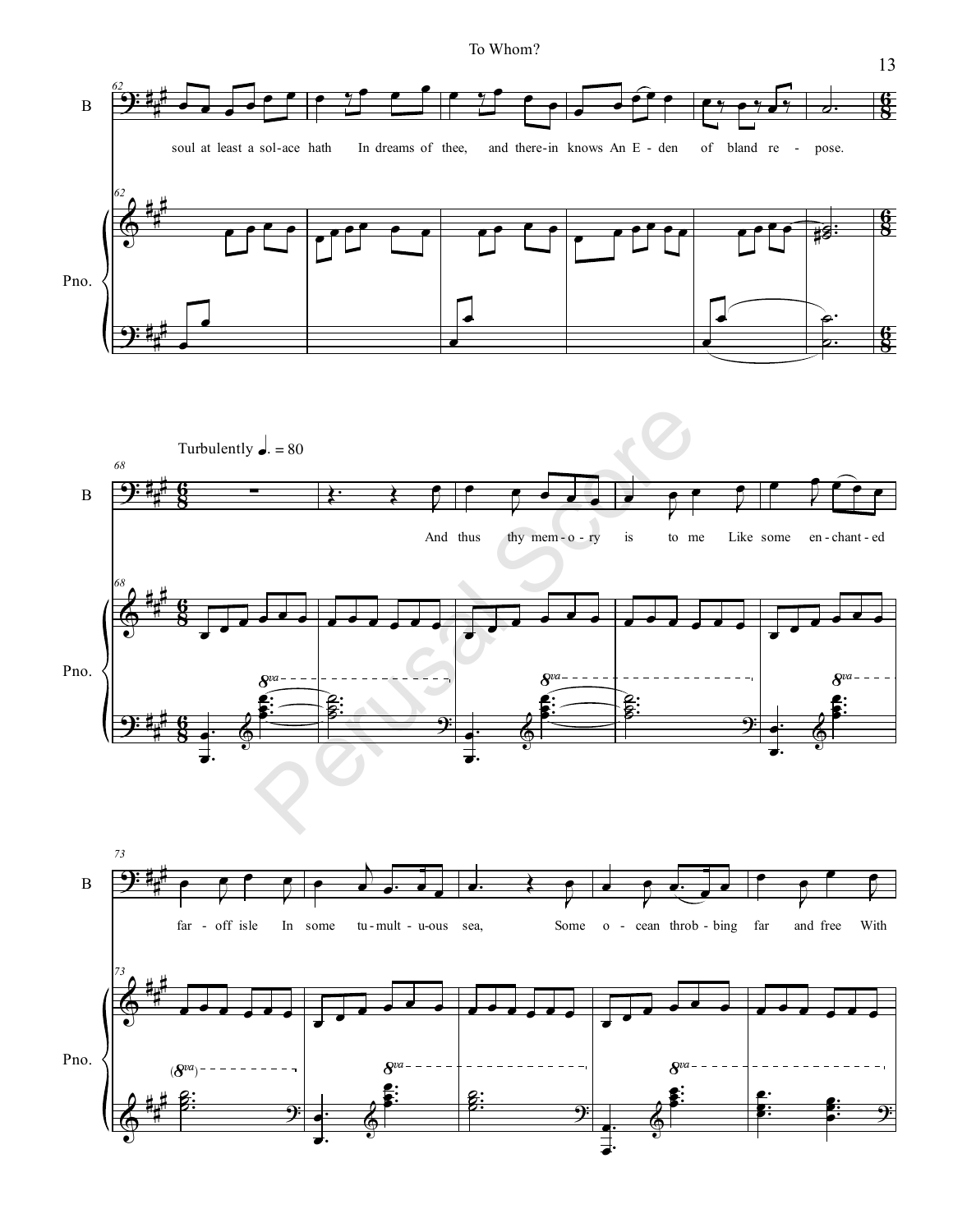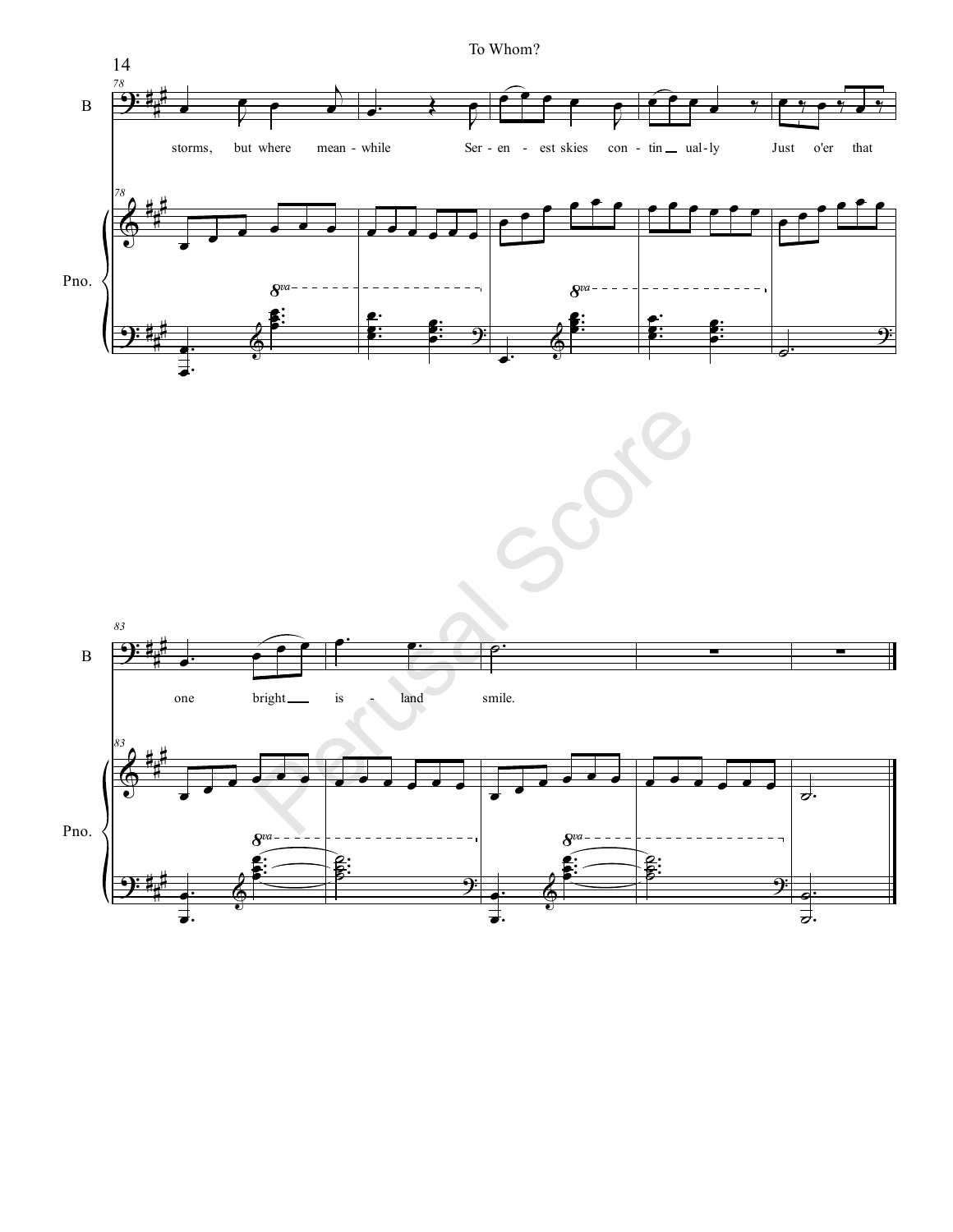**#4. To –––**

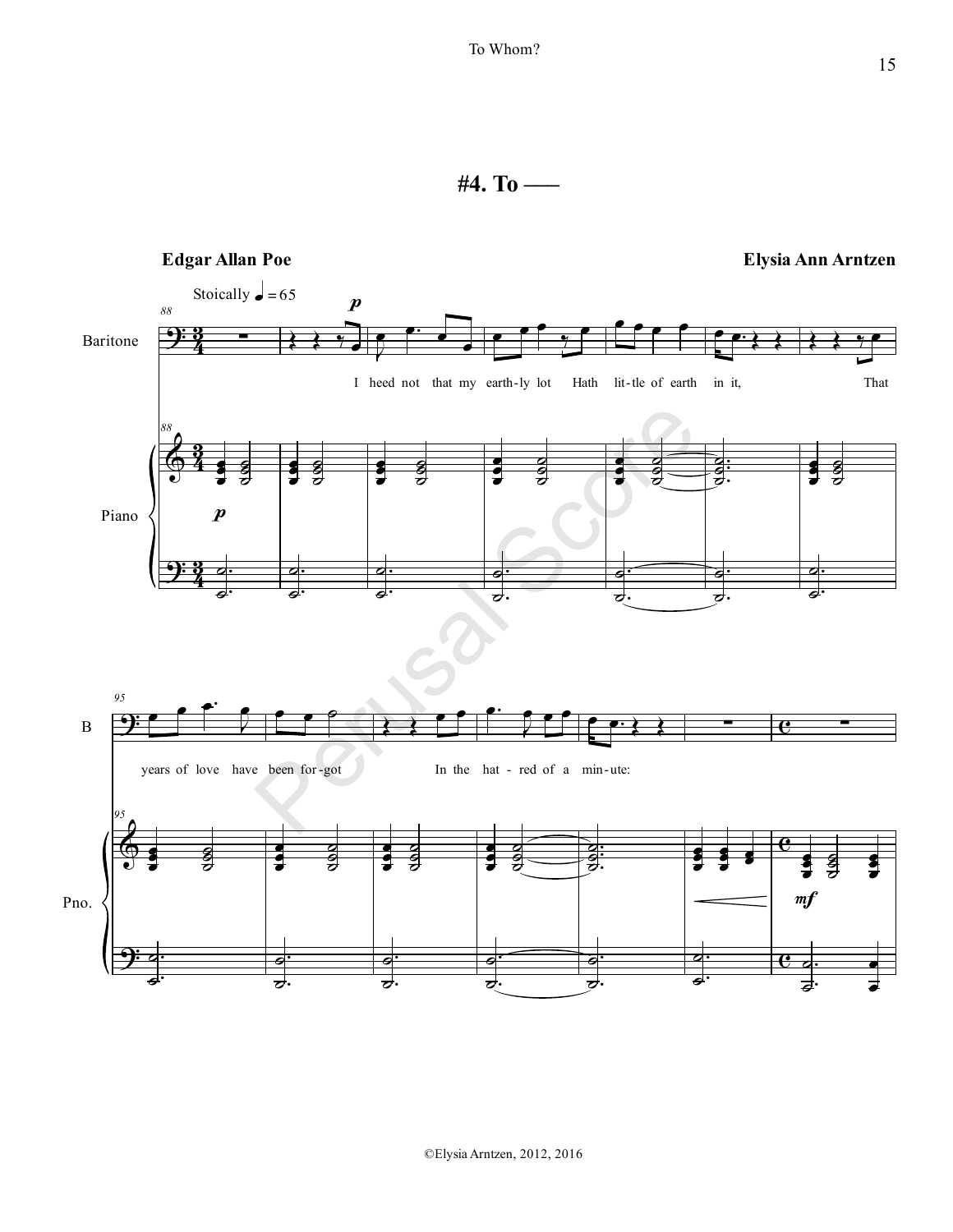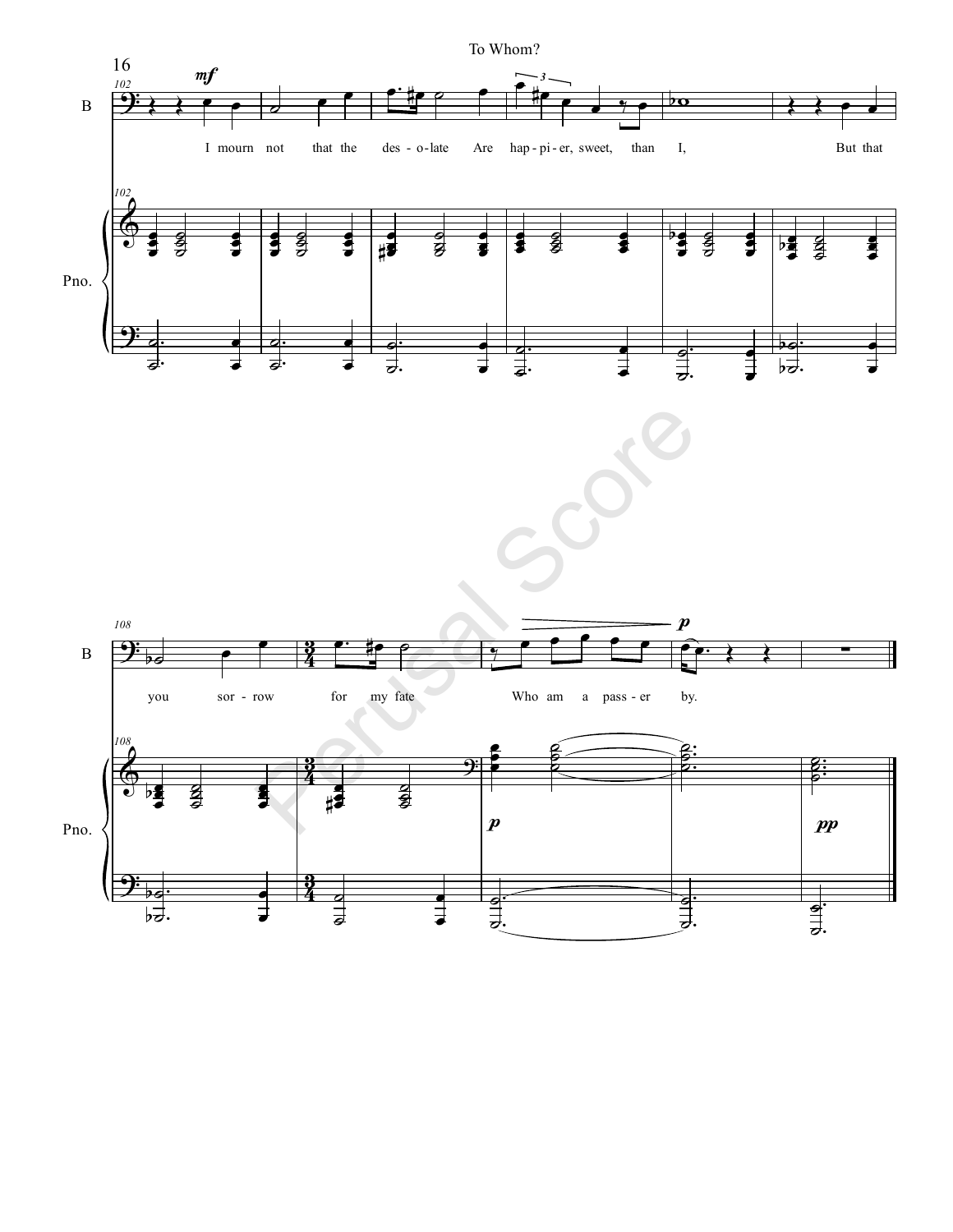**#5. To ––– –––**

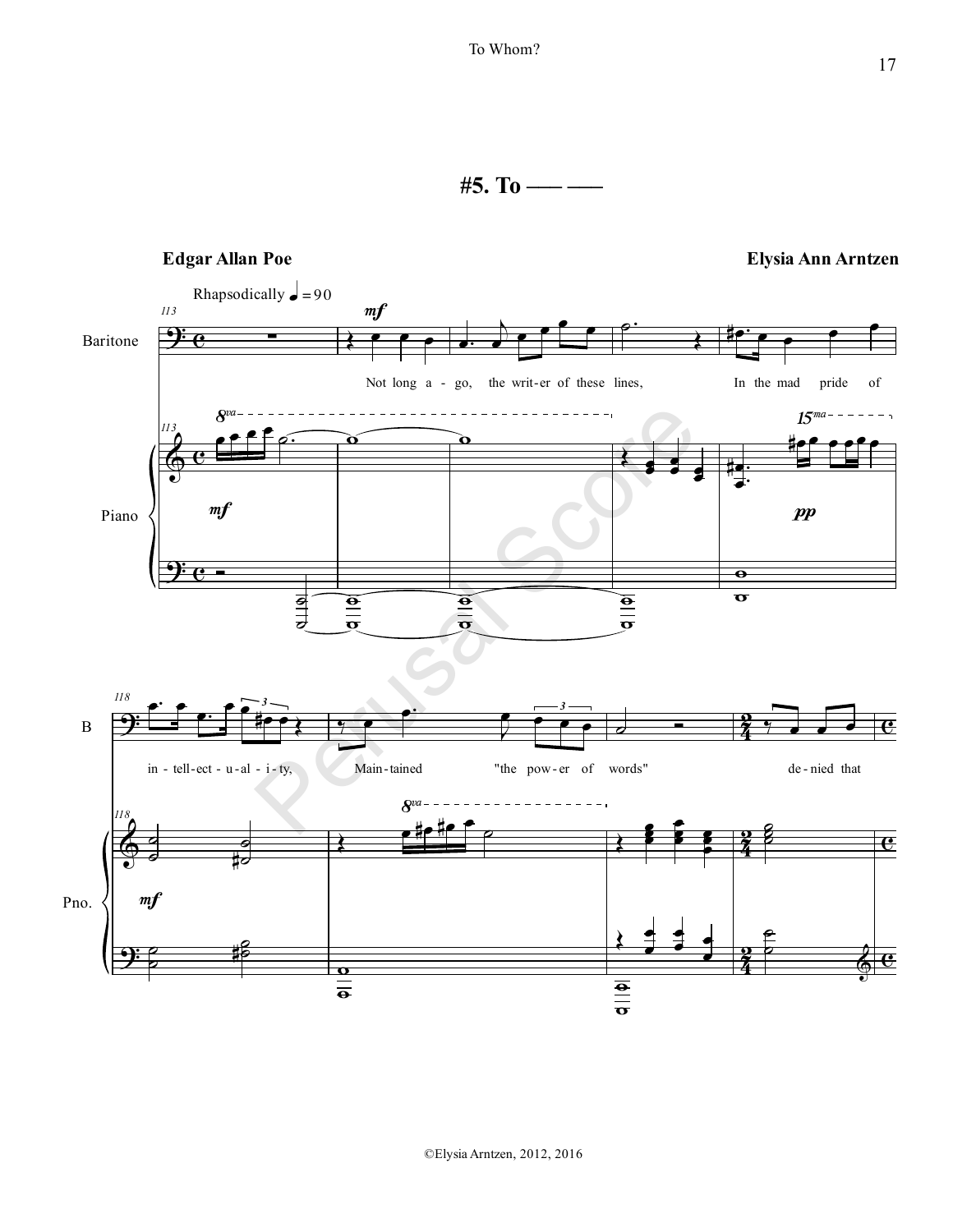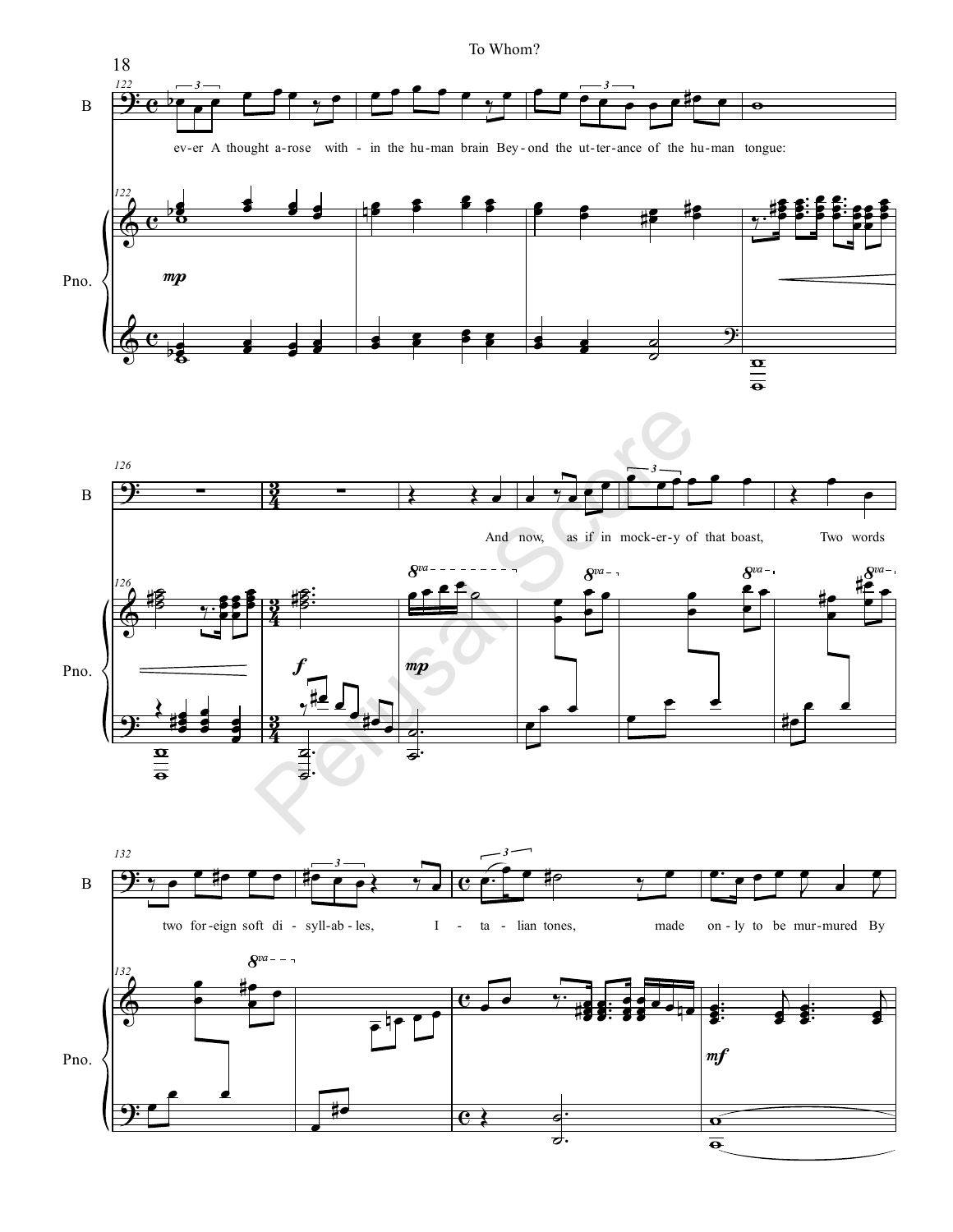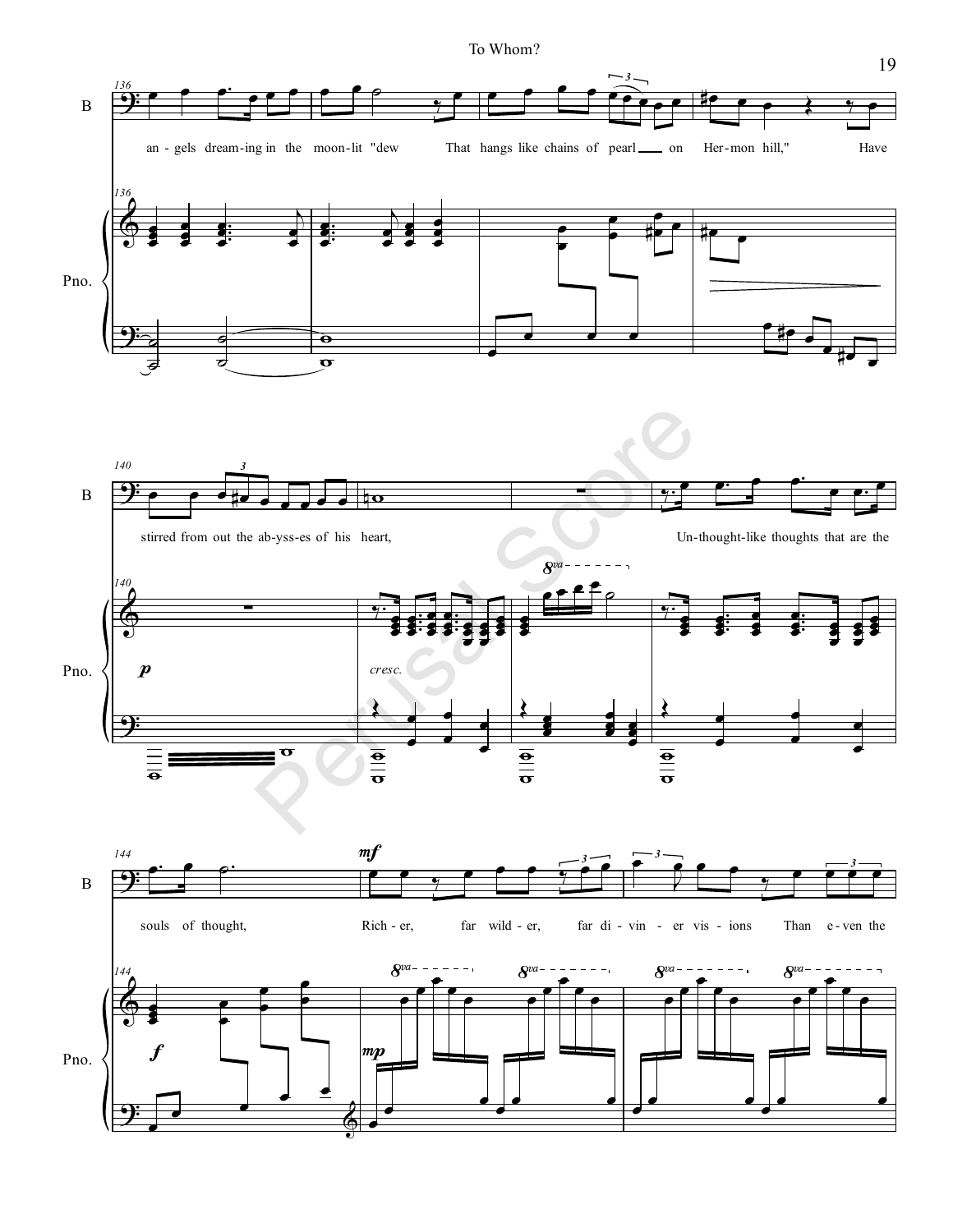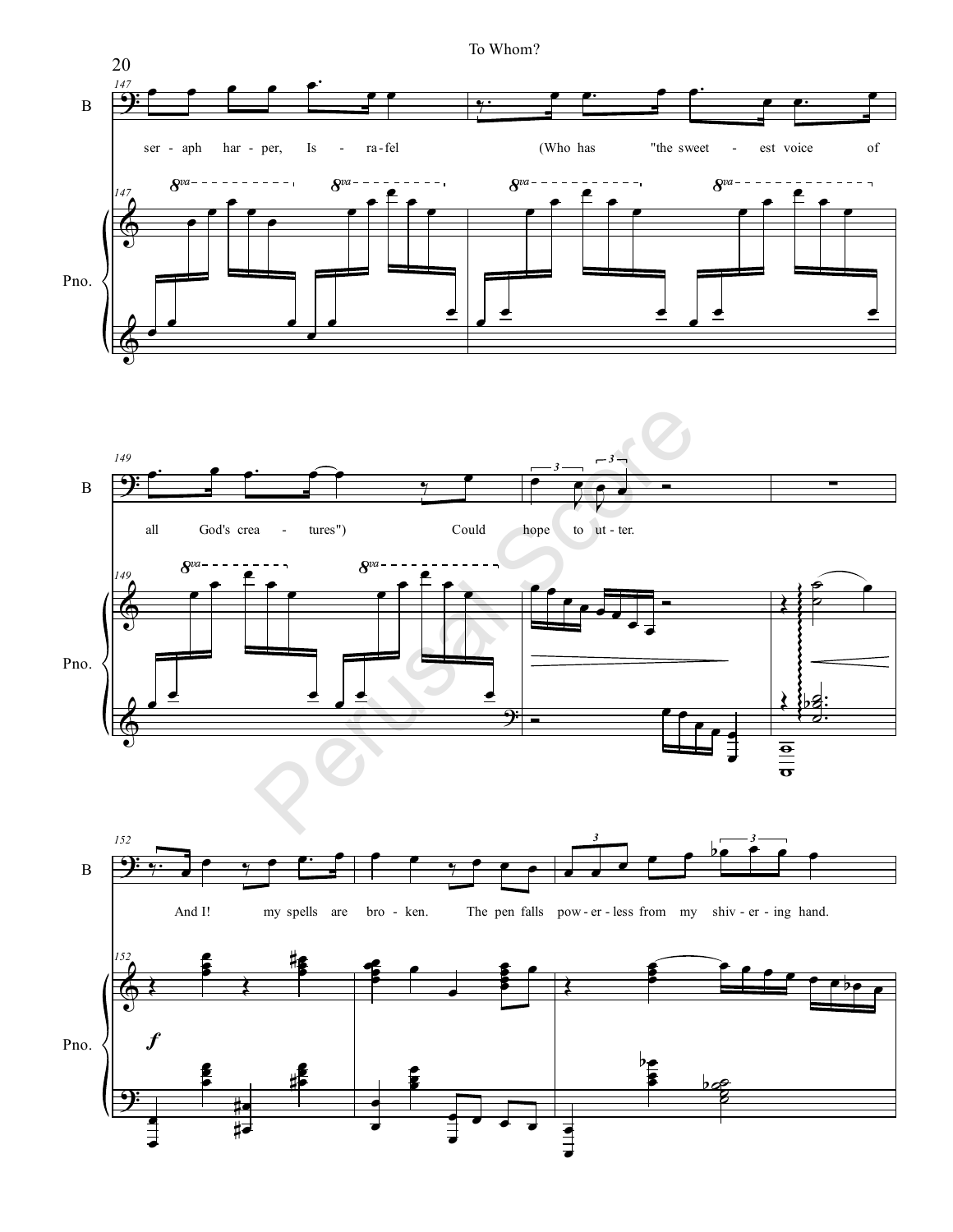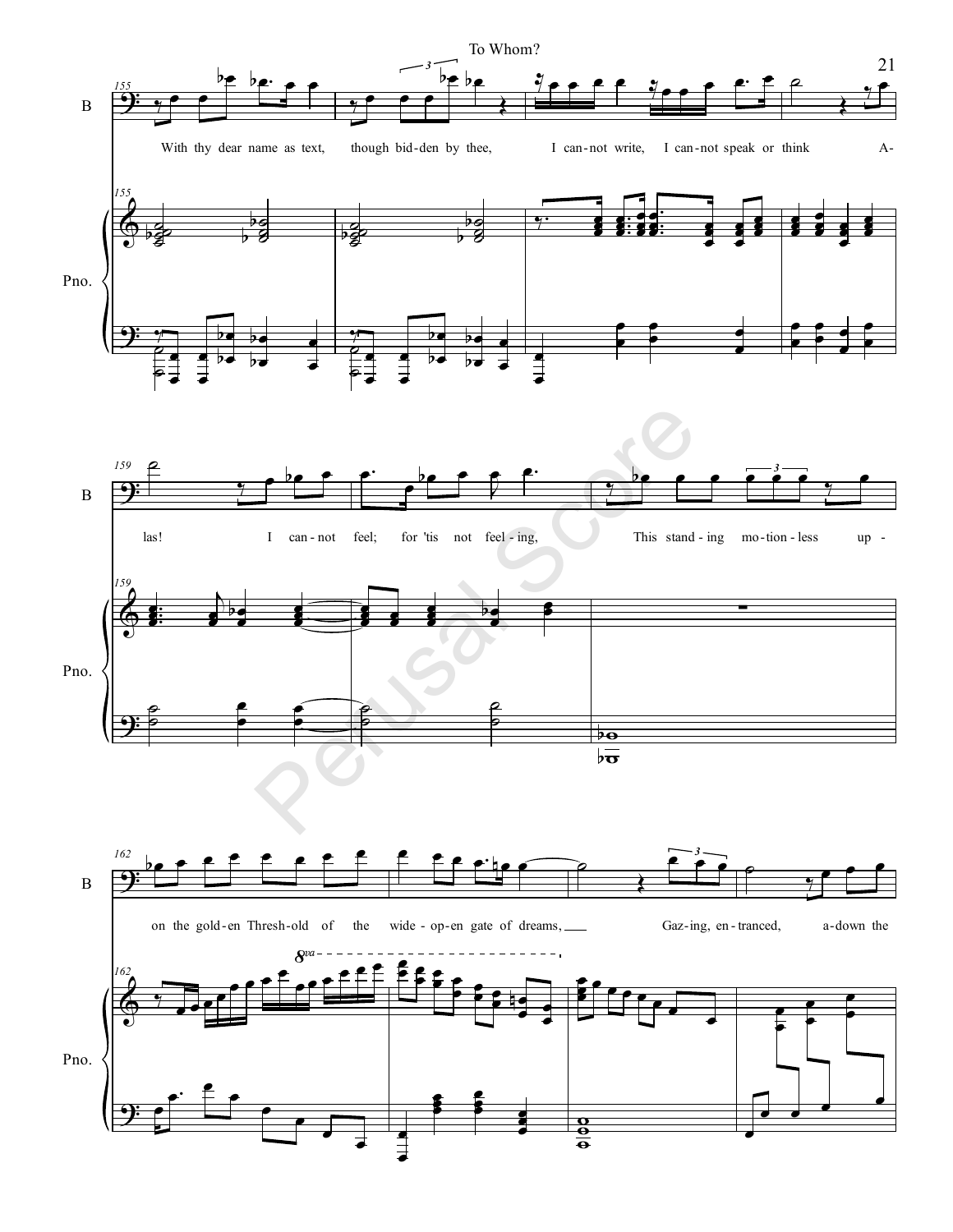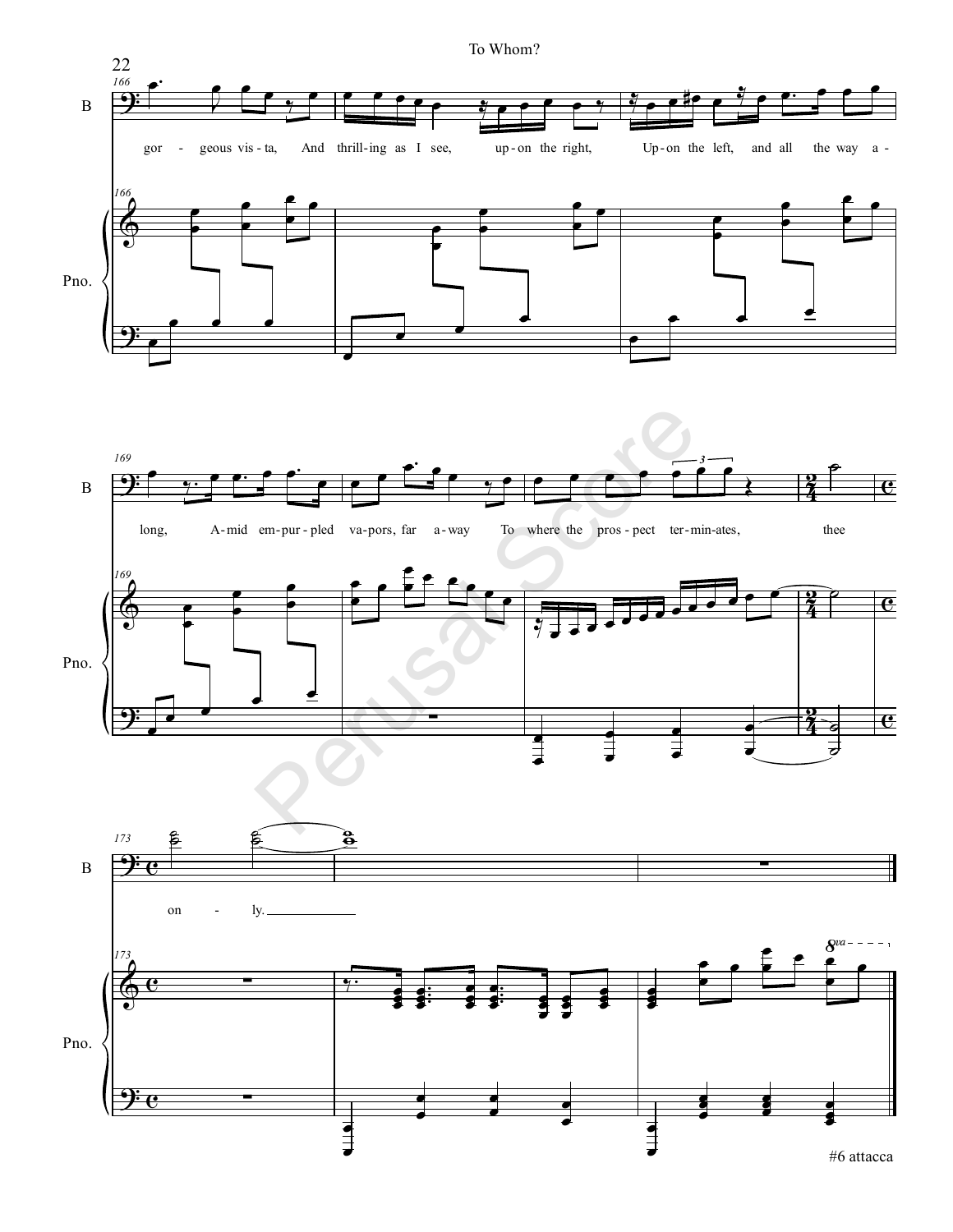**#6. To F–––S S. O–––D**

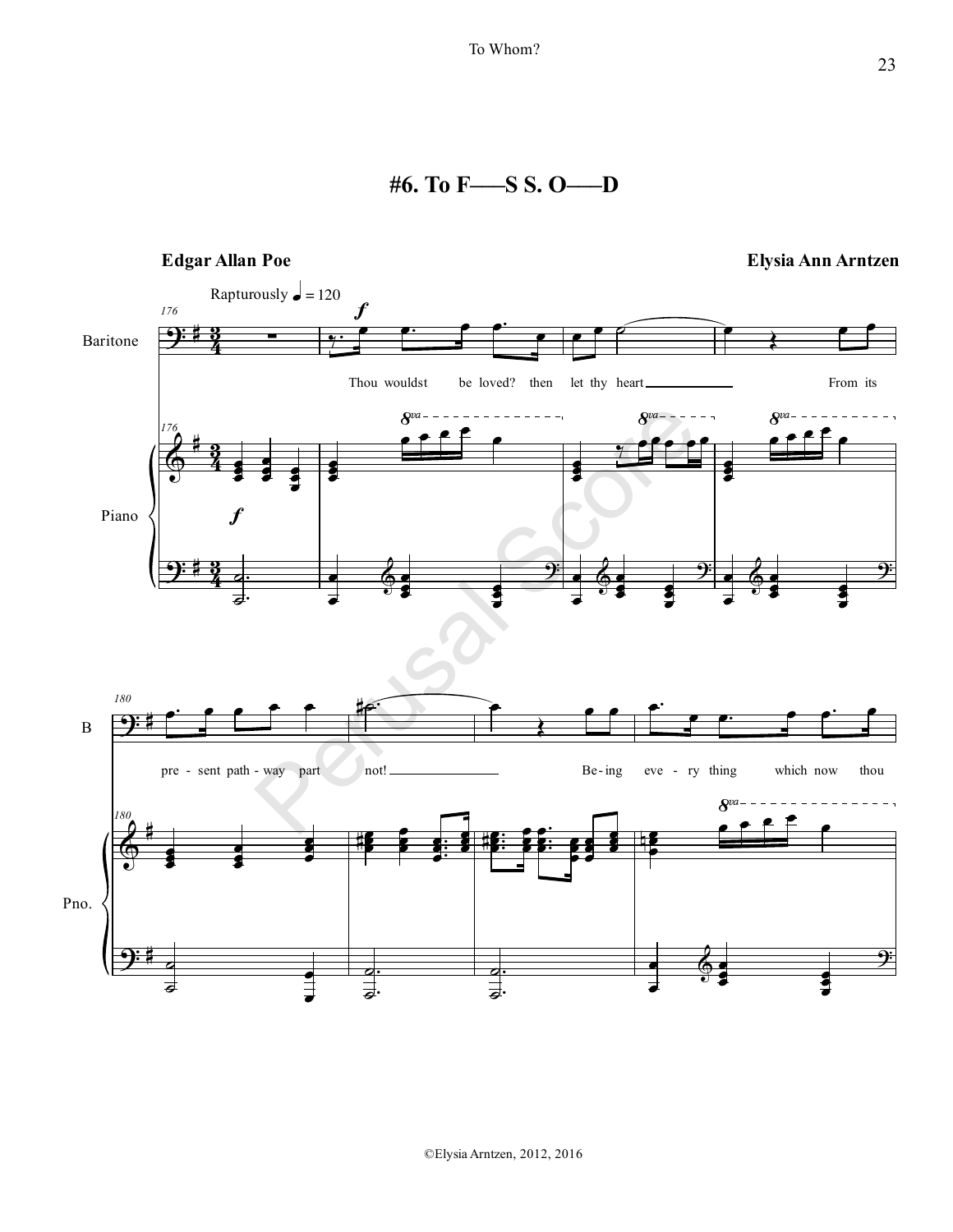